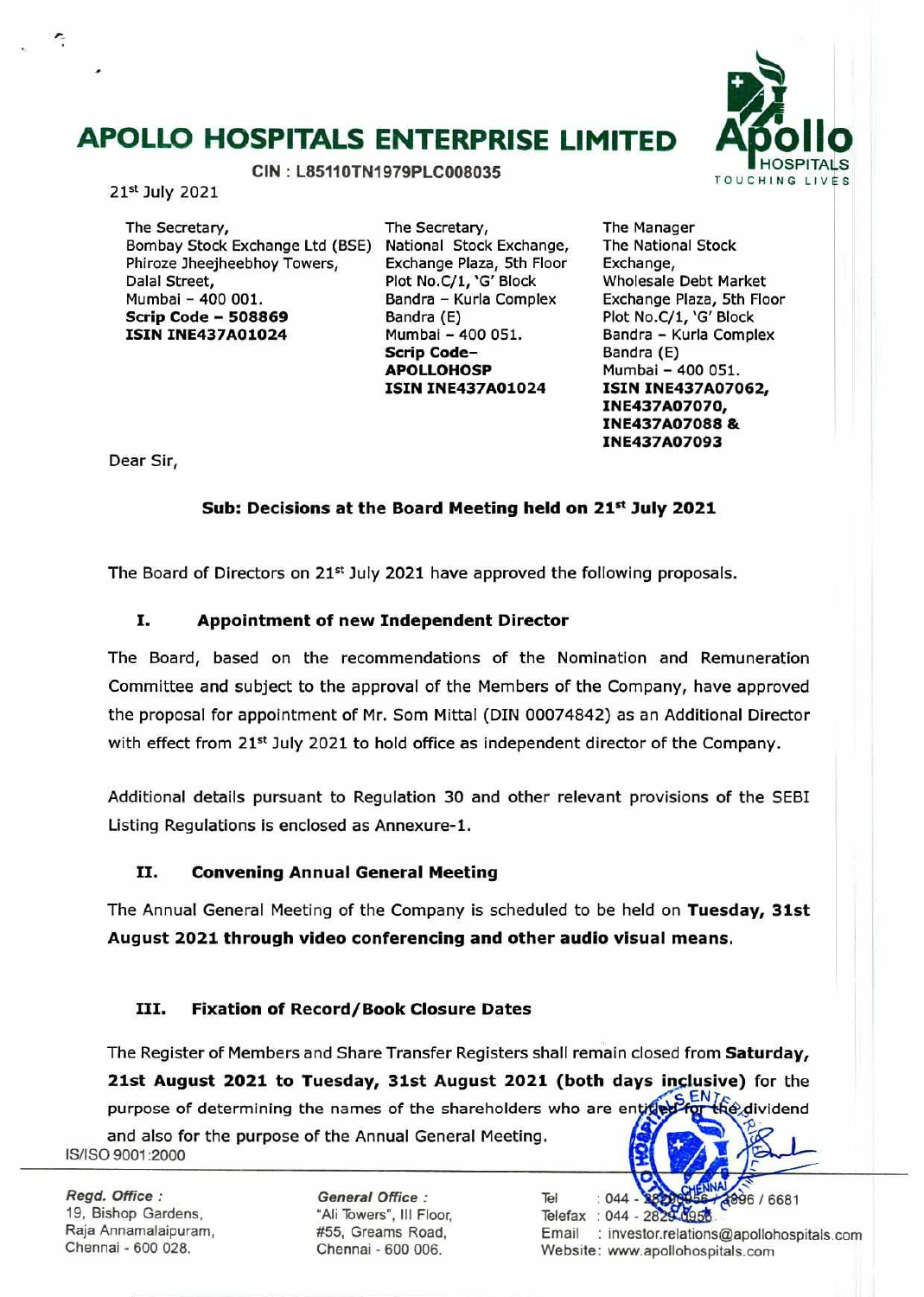# **APOLLO HOSPITALS ENTERPRISE LIMITED Apollo**

 $CIN:$  L85110TN1979PLC008035

#### **IV. Dividend Payment Date**

The Board at its meeting held on  $23<sup>rd</sup>$  June 2021 already recommended a dividend of Rs.3/- per share *(©* 60% of face value of Rs.5/- per share) for the financial year ended 31st March 2021, on the paid up equity shares of the Company to the members for their approval. The dividend, if declared at the Annual General Meeting, will be paid on or before 10th September 2021.

The meeting of the Board of Directors commenced at 10.30 a.m. and concluded at 11.30 a.m.

We request you to kindly take the same on record.

Thanking You

Yours faithfully For APOLLO HOSPITALS ENTERPRISE LIMITED

 $(2) \cdot \mathcal{D}$ 

S.M. KRISHNAN VICE PRESIDENT - FINANCE AND COMPANY SECRETARY

CC : The Secretary, Luxembourg Stock Exchange, B.P. 165, L-2011 Luxembourg.

**Ref: ISIN USD376081065 - Rule 144a GDR ISIN US0376082055 - Reg. S GDR** 

Securities and Exchange Commission Division of Corporation Finance Office of International Corporate Finance 450 Fifth Street, N.W. Washington, D.C. 20549-0302 File No. 82-34893

IS/ISO 9001:2000

**Regd. Office:**  19, Bishop Gardens, Raja Annamalaipuram, Chennai - 600 028.

**General Office**  "Ali Towers", III Floor, #55, Greams Road, Chennai - 600 006.

Tel : 044 - 28290956 / 3896 / 6681 Telefax : 044 - 2829 0956 Email : investor.relations©apollohospitals.com Website: www.apollohospitals.com



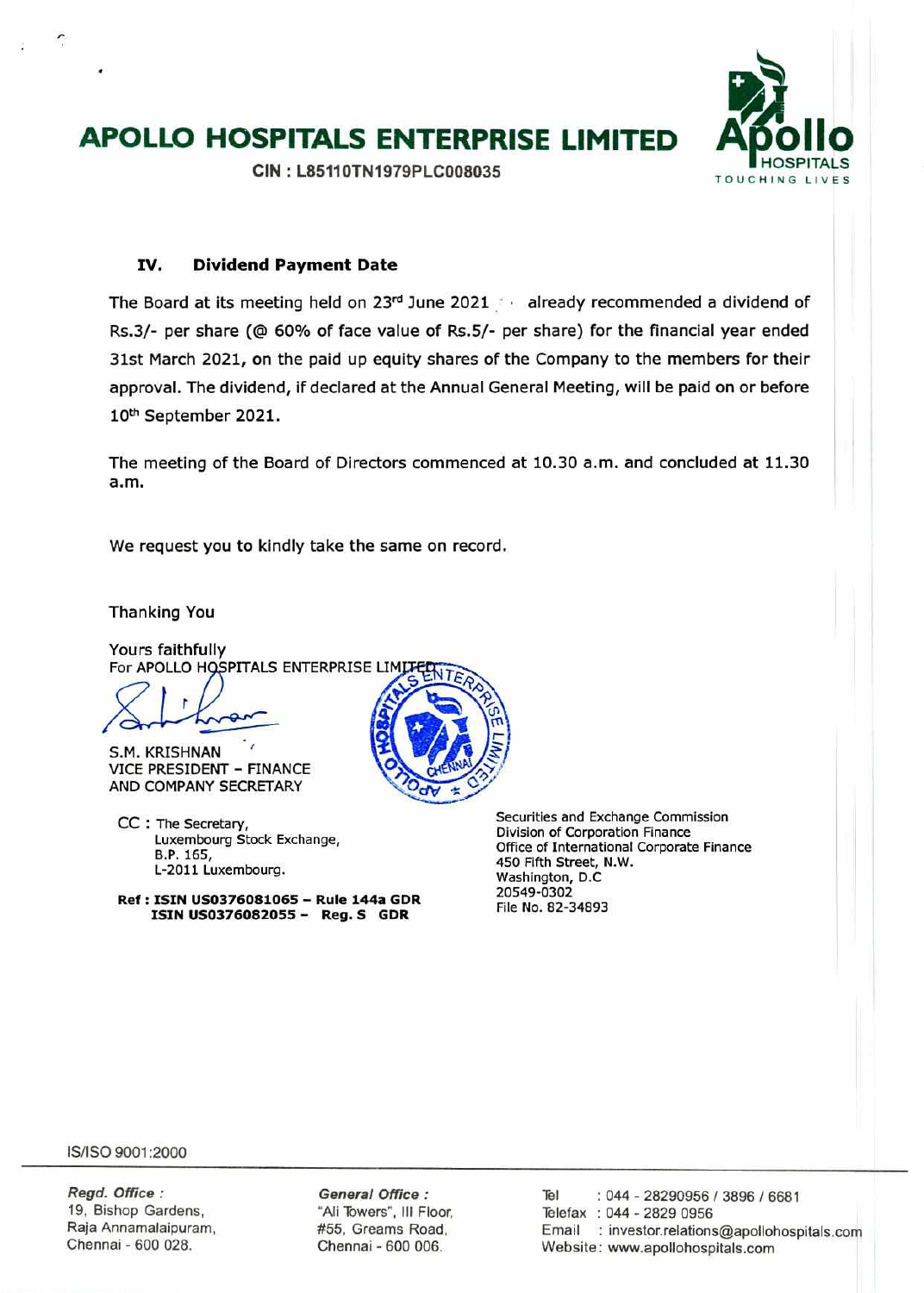# **APOLLO HOSPITALS ENTERPRISE LIMITED Apollo**

 $CIN : L85110TN1979PLC008035$ 



#### **Annexure-1**

| <b>Particulars</b>            |                   | <b>Mr. Som Mittal</b>                                            |
|-------------------------------|-------------------|------------------------------------------------------------------|
| for<br>Reason                 | change<br>viz.,   | Appointment of Mr. Som Mittal (DIN 00074842) as an               |
| appointment,                  | resignation,      | Additional Director of the Company in the category of "Non-      |
| removal or otherwise          |                   | Executive Independent".                                          |
|                               |                   |                                                                  |
| Date<br>of                    | Appointment/      | Appointed with effect from 21st July 2021, subject to approval   |
| cessation                     |                   | of the shareholders at the ensuing Annual General Meeting        |
|                               |                   | (AGM)                                                            |
|                               |                   |                                                                  |
| <b>Brief</b><br>Profile       | (in<br>of<br>case | Annexure Enclosed                                                |
| appointment)                  |                   |                                                                  |
|                               |                   |                                                                  |
| Relationship                  | (in<br>of<br>case | Mr.Som Mittal is not related to any other Director of the        |
| appointment)                  |                   | Company                                                          |
|                               |                   |                                                                  |
| Information as required under |                   | Mr. Som Mittal is not debarred from holding office of a Director |
| Circular No. LIST/COMP/14/    |                   | by virtue of any SEBI Order or any other such authority.         |
| 2018-19 and NSE/CML/2018      |                   |                                                                  |
| /02 dated June 20, 2018       |                   |                                                                  |
| issued by the BSE and NSE,    |                   |                                                                  |
| respectively                  |                   |                                                                  |



IS/ISO 9001:2000

٠

**Regd. Office:** General Office: Tel : 044 - 28290956 / 3896 / 6681<br>19, Bishop Gardens, "Ali Towers", III Floor, Telefax : 044 - 2829 0956 19, Bishop Gardens, "Ali Towers", III Floor, "Telefax : 044 - 2829 0956<br>Raja Annamalaipuram, "#55, Greams Road," Email : investor.relations Raja Annamalaipuram, #55, Greams Road, Email : investor.relations©apollohospjtals.com Website: www.apollohospitals.com